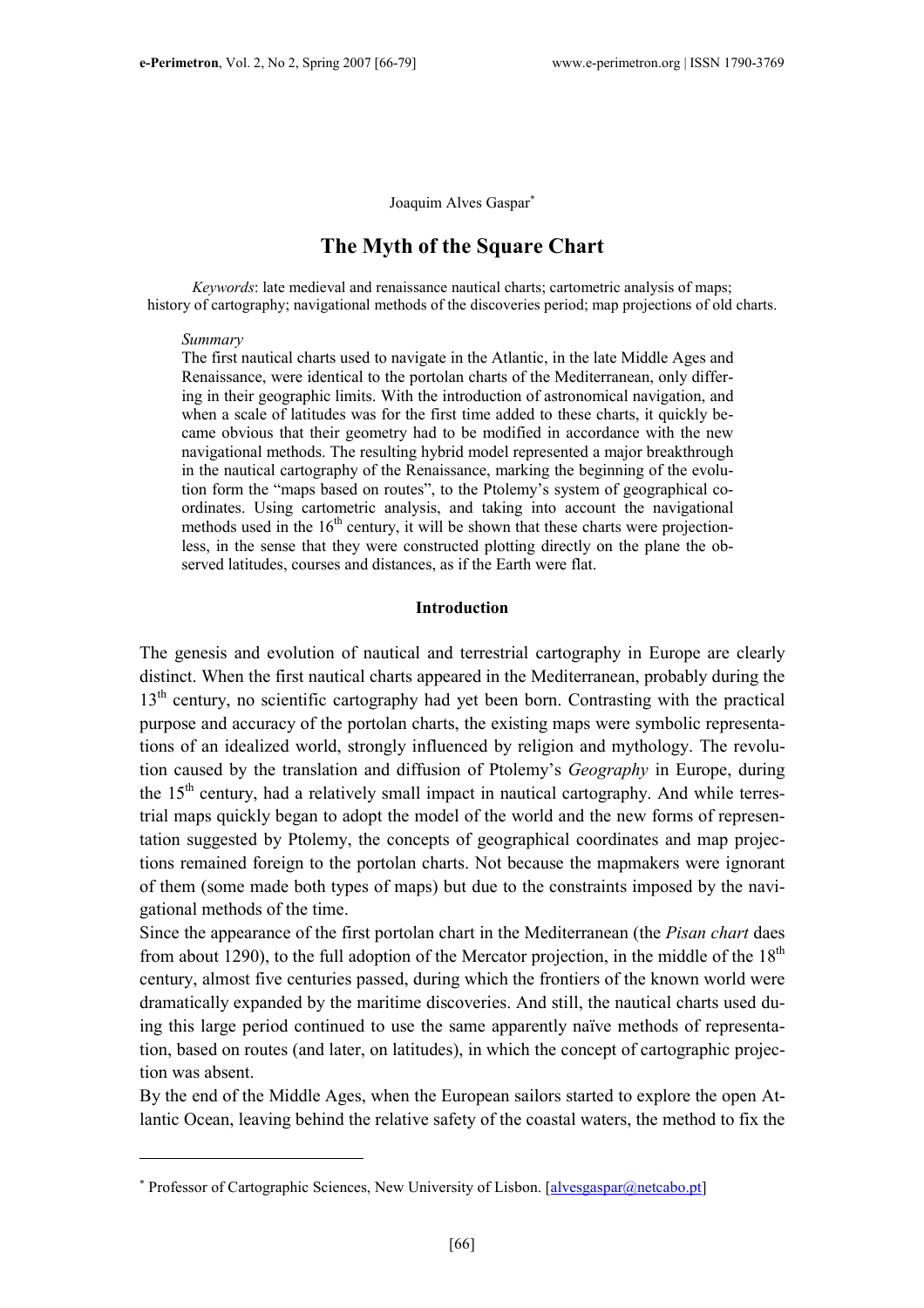ship's position at sea, based on magnetic directions and estimated distances, was still the same as in the Mediterranean. However, with much larger periods of time without seeing land, this was not enough to guarantee a safe and effective navigation. As time elapsed since the last known position of the ship and no new navigational elements of information were obtained, the accuracy of the estimated positions quickly degraded to the point of becoming almost useless. By other words, it was quite easy for a ship to be lost at sea after only a few days of sailing, especially when the winds were not favourable and the pilots were forced to alter the course often.

The introduction of astronomical navigation by the Portuguese, in the middle of the  $15<sup>th</sup>$ century, proved to be an adequate and durable solution for the problem. In the earliest period, the altitudes of a heavenly body (the Pole Star) were used only to estimate the northsouth displacement of the ship relatively to some reference position, for instance, the port of Lisbon (see Barbosa, 1948:105; Albuquerque, 1991, vol. 2: 37-40; Albuquerque, 2001: 250-56). Later, in the second half of the  $15<sup>th</sup>$  century, with the introduction of simple astronomical tables, it became possible to determine the latitude at sea, observing the Pole Star or the Sun with the quadrant and the astrolabe.

The first nautical charts used by the Italian, Portuguese and Spanish pilots to navigate in the Atlantic were identical to the portolan charts of the Mediterranean. The ship's position was determined as the intersection between a segment with origin in the last known (or estimated) position, in the direction of the magnetic course steered, and an arc of circumference whose radius was the distance estimated by the pilot. This method of fixing was known by the Portuguese as the ponto de fantasia (point of fantasy), a designation that emphasized the subjectivity of the estimation process. When the latitude started to be determined at sea, the method had to be modified in order to accommodate this new element of information. In general the three elements were not in perfect agreement, i.e., the observed latitude did not necessarily confirm the point of fantasy. In these cases, the latitude always prevailed over the course and the distance. The revised method, which will be explained later, was called the ponto de esquadria (set point).

Of course, this new way of determining the ship's position was not compatible with the existing charts, which had been constructed on the basis of magnetic directions and estimated distances. When a scale of latitudes was added to the old charts, it was soon recognized that their geometry had to be adapted to the new navigational methods<sup>1</sup>. The resulting hybrid model (the so-called latitude chart), is clearly distinct from the portolan type of chart, first of all because it is based on observed latitudes, but also due to its much larger extent, which makes the inconsistencies caused by the assumption of a flat Earth much larger too. In spite of its limitations, this innovation represented a major breakthrough in the nautical cartography of the Renaissance, marking the beginning of the evolution from the charts "based on routes" (or route-enhancing maps, according to Woodward, 1990) to Ptolemy's model, based on geographical coordinates (or *equipollent maps*, according to the same author). Due to the impossibility of determining the longitude at sea and the lack of knowledge on the spatial distribution of magnetic declination, this hy-

<sup>&</sup>lt;sup>1</sup> The first known chart with a scale of latitudes dates from 1504. In 1514 the pilot João de Lisboa, in his Tratado da Agulha de Marear (Treaty of the Marine Compass), still complains about the discrepancies between the existing charts and the practise of navigation.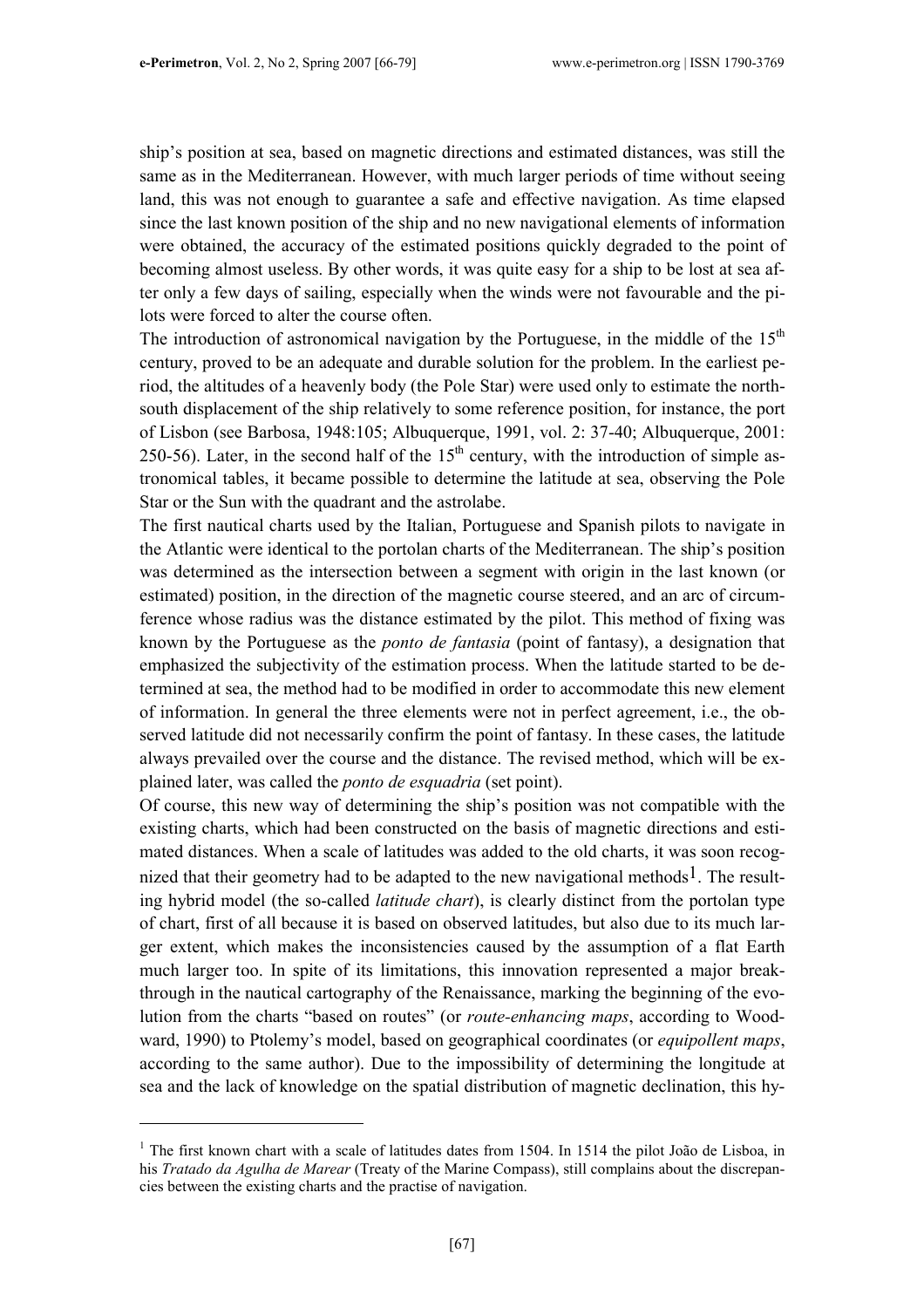brid model would serve as a valuable navigational tool for more than two centuries, well beyond the appearance of the revolutionary Mercator projection, in 1569.

For a long time, it was accepted that the nautical charts of the  $15<sup>th</sup>$  and  $16<sup>th</sup>$  centuries were drawn according to the principles of the equidistant cylindrical projection (or equirectangular), with straight and equidistant meridians and parallels intersecting at right angles. Starting with a rectangular graticule (rectangular chart), when the latitudinal extent of the charted part of the Atlantic was relatively small, they would later evolve to a square graticule (square chart), when the Portuguese began to explore the tropical and equatorial regions. This thesis, whose origin is an erroneous interpretation of the chart's geometry by the  $16<sup>th</sup>$  century pilots, was supported by prominent researchers of last century, like Pereira da Silva (1923: 62-67), Fontoura da Costa (1934: 199-208) and Armando Cortesão (1935: 43-70). Although the idea is not supported by cartometric analysis and does not take into account the old navigational methods, as António Barbosa (1938) has clearly shown a long time ago, it is still cited by important international specialists like John Snyder (1993: 6-8) and Mark Monmonier (2004: 28-29). One of the reasons is the fact that the work of Barbosa was written in Portuguese and didn't have the necessary international diffusion. Even in Portugal, his arguments were ignored or strongly contested by the authors of his time, having only been recognized by Pimentel (1984) almost fifty years later. In this article it will be shown that: (i) the equirectangular projection is not, in general, adequate to marine navigation; (ii) the system of representation of the nautical charts of the  $15<sup>th</sup>$  and  $16<sup>th</sup>$  centuries, revealed by cartometric analysis, is clearly different from the equirectangular projection; (iii) the nautical charts of the  $15<sup>th</sup>$  and  $16<sup>th</sup>$  century were constructed using the so-called "planimetric method", plotting directly on the plane the latitudes, magnetic directions and distances observed at sea, as if the surface of the Earth were flat.

## The equirectangular projection and marine navigation

The cylindrical equidistant projection, or equirectangular, is probably the simplest of all map projections: meridians and parallels are straight and equidistant, intersecting at right angles. The distances are conserved along all meridians and also on a chosen parallel of latitude: the standard parallel. If this parallel is the Equator, the graticule is square (square chart); otherwise, it is rectangular (rectangular chart).

The equirectangular projection is neither equivalent nor conformal. This means that, in general, the proportion of the areas measured on the surface of the Earth is not conserved and the scale varies with direction, distorting angles and shapes of small objects. Of these two properties only conformality is relevant for navigation, being necessary to the correct cartographic representation of courses and azimuths. In Figure 1 the various types of distortions affecting the equirectangular projection are illustrated using ellipses of distortion, here represented by wind roses from which sixteen rhumb lines (or loxodromes) irradiate. These distortions will now be analysed in detail, taking into consideration the needs of marine navigation:

Angles: angles measured around a point are not generally conserved, causing the directions indicated by the wind roses to be wrong. It is one of the consequences of the variation of scale with direction; the other is the distortion of the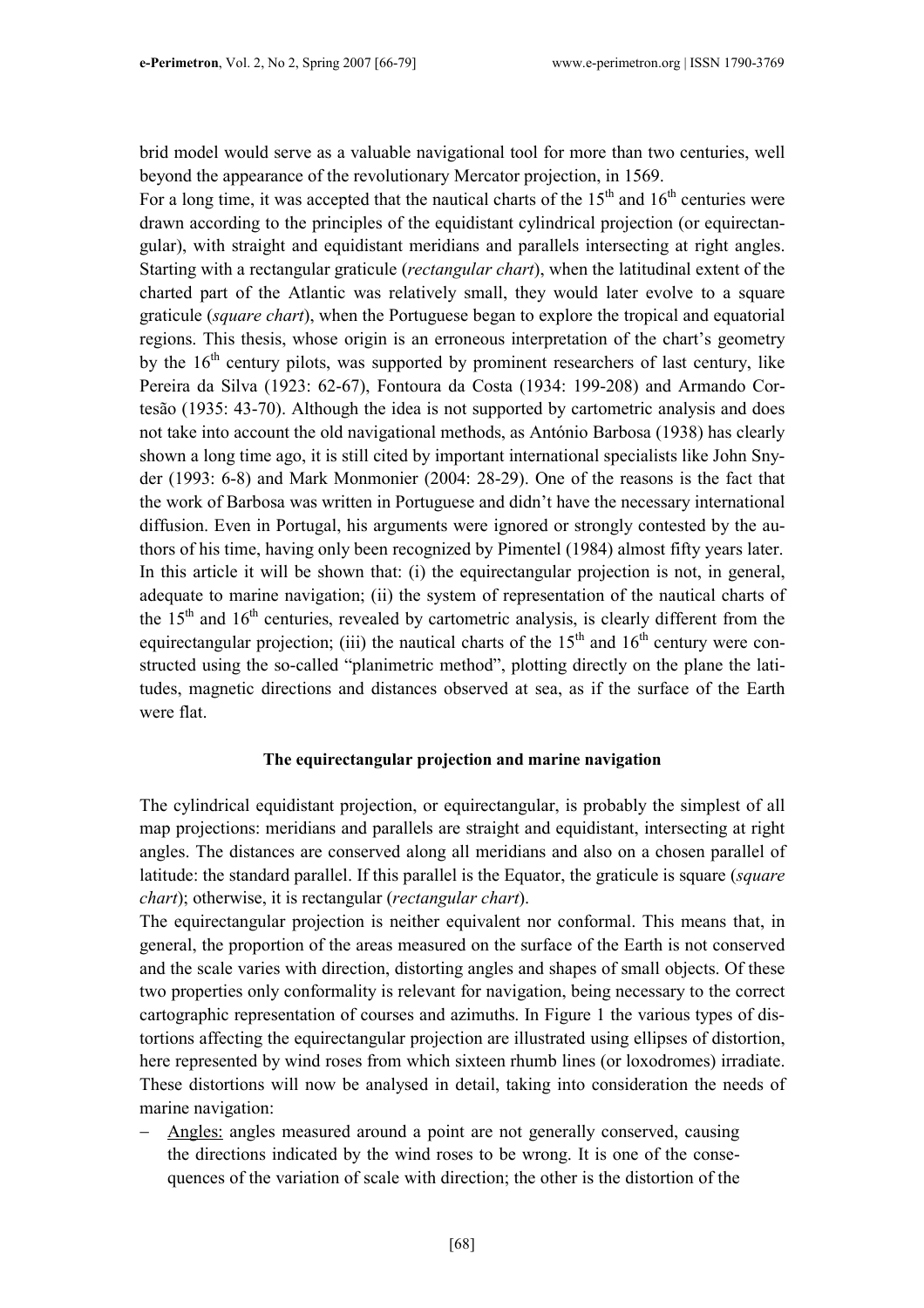circular shape of the wind roses. For example, the NE-SW direction indicated by the wind rose at 60º N, in the square chart, makes an angle of 60º with the meridian (instead of 45º). The only place where angles are conserved and the wind roses are circular is the Equator, in the square chart, and the Lisbon parallel (40ºN), in the rectangular chart.

- Distances: in both cases, distances are conserved in the direction of the meridians (this is reflected by the constant latitudinal extent of all wind roses). The scale along parallels varies with latitude, becoming equal to the scale along meridians only at the standard parallels: the Equator, in the square chart, and the parallel of Lisbon, in the rectangular chart.
- Directions: rhumb lines are not represented by straight lines, an important property for navigation. The curvature is small or moderate near the standard parallels, and between the Equator and the latitude of 30º, becoming much larger at latitudes greater than 60º.
- Areas: the proportion of areas measured on the Earth surface is not conserved in this projection. The fact is illustrated by the increasing size of the wind roses with latitude. However, this type of distortion is not relevant for navigation.



Figure 1. The distortions of the *square chart* (left) and the *rectangular chart* centred at Lisbon (right). The lines irradiating from the wind roses are loxodromes (rhumb lines).

Considering these distortions, could the equirectangular projection still be used for navigation? Because angles are not conserved and loxodromes are not represented by straight segments, it is not formally adequate for that purpose. To understand why not, imagine the difficulty in reading or plotting correctly a rhumb line between two places when that line is represented by a curve that makes variable angles with the meridians, or in measuring the corresponding distance on the chart when its linear scale varies with direction. However, if the area represented is small enough and the projection is correctly centred at its middle parallel, the distortions may be neglected (this is a general law applicable to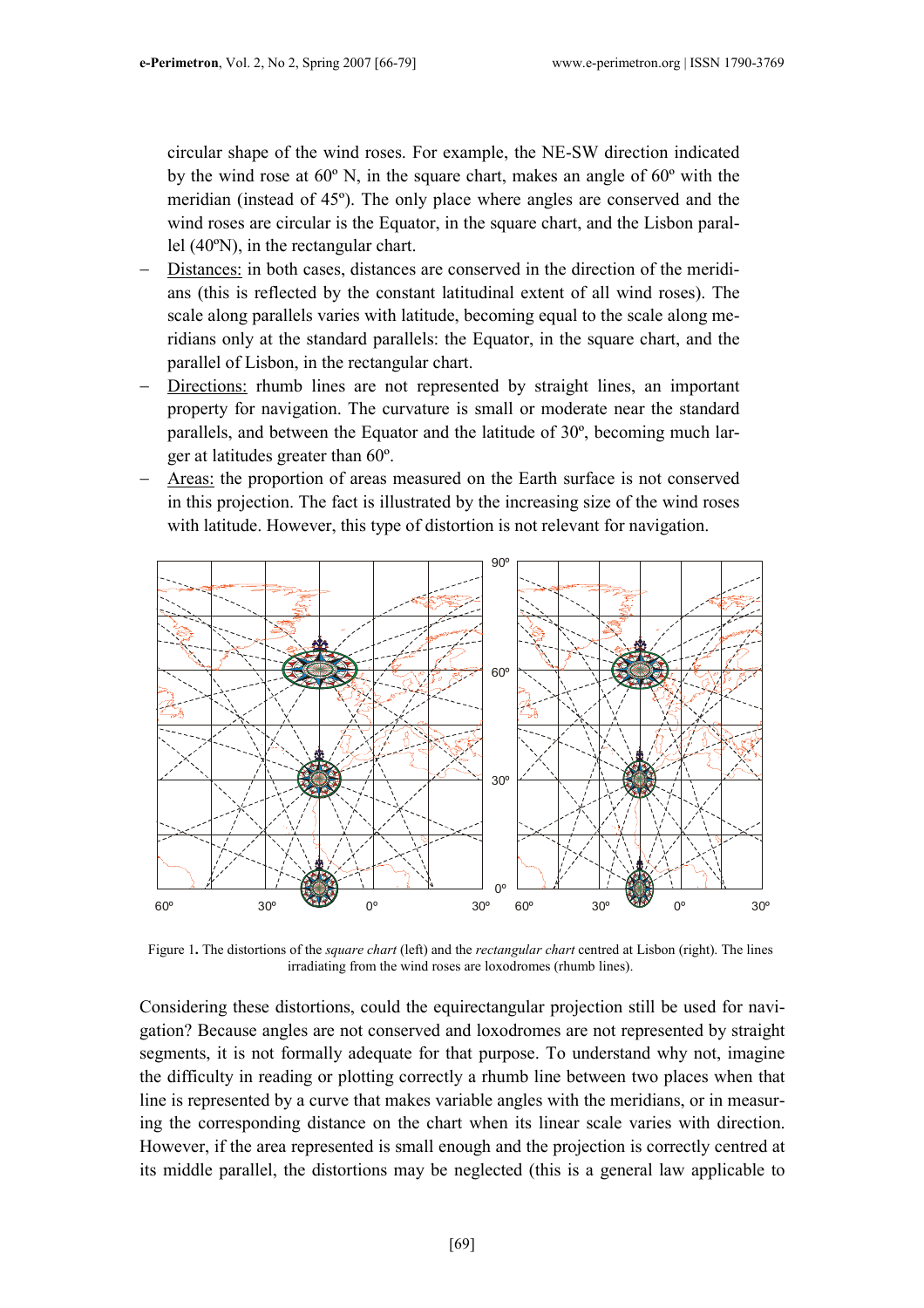$\overline{a}$ 

most map projections, not only to the equirectangular). The idea is not new, as we will see next.

#### Pedro Nunes and the equirectangular projection

The Portuguese mathematician Pedro Nunes (1502-1578), who was the Major Cosmographer of the Kingdom from 1547 to his death, analyses the problems of the nautical charts used at the time in his Tratado em defensam da carta de marear (Treaty in defence of the nautical chart). After discussing the conception and use of the nautical charts, and recognizing their errors and limitations, he closes the subject with this text (Pedro Nunes,  $2002: 141$ <sup>2</sup>:

"But the best would be: to avoid all these troubles: to make the chart in many parts [or sheets]: with a good large scale: in which we keep the proportion of the meridian to the middle parallel: like Ptolemy does in the province tables: because all longitudes, latitudes and courses would be correct, at least there would not be a notable error: and carry the chart as a book [...]. And in the parts [or sheets] that do not contain land: that goes beyond eighteen degrees of latitude we can make all degrees equal to those of the meridian since the difference is small: and beyond [the eighteen degrees of latitude]: we will make the degrees of longitude equal to those of the middle parallel [...]"

Pedro Nunes suggests the world map to be composed of many sheets, all of them in the equirectangular projection centred in their respective middle parallel. In addition to stating that a large scale should be used, he says nothing about the number of sheets or the scale in each of them. Two solutions are possible: either use the same principal scale for the whole chart, keeping the distance between parallels; or conserve the distance between meridians in order to keep the graphical continuity between adjacent sheets (Figure 2). Clearly, the first solution seems to be implicit in the text: "and beyond [the eighteen degrees of latitude] we will make the degrees of longitude equal to those of the middle parallel". That is also the opinion of the generality of the authors who commented the text, for example Pereira da Silva (1925: 203) and Fontoura da Costa (1934: 234-36). On the other hand it didn't seem to be the intention of Pedro Nunes to keep the graphical continuity between adjacent sheets since he explicitly refers to the construction of a book. More natural and intuitive would be - because it is closer to the geometry of the sphere to conserve the scale along meridians, reducing the distance between them from sheet to sheet, solution that had the advantage of keeping constant the scale of leagues of the chart (which was deduced form the latitude scale).

<sup>&</sup>lt;sup>2</sup> Translated by the author from the following Portuguese text: "Mas o milhor seria: pera escusarmos" todos estes trabalhos: que fizessemos a carta de muitos quarteyrões: de bom compasso grande: nos quais guardemos ha proporçao do meridiano ao parallelo do meio: como faz Ptolomeu nas tavoas das provincias: porque ficariam todas as longuras, alturas e rotas no certo, ao menos não avera erro notavel: e trazerse a carta em livro [...]. E nos quarteyrões em que não houver terra: que passe de desoyto graos daltura poderemos fazer todolos graos iguais aos do meridiano polla diferença ser pouca: e como daqui passar: faremos os graos da longura iguais aos do parallelo do meo [...]"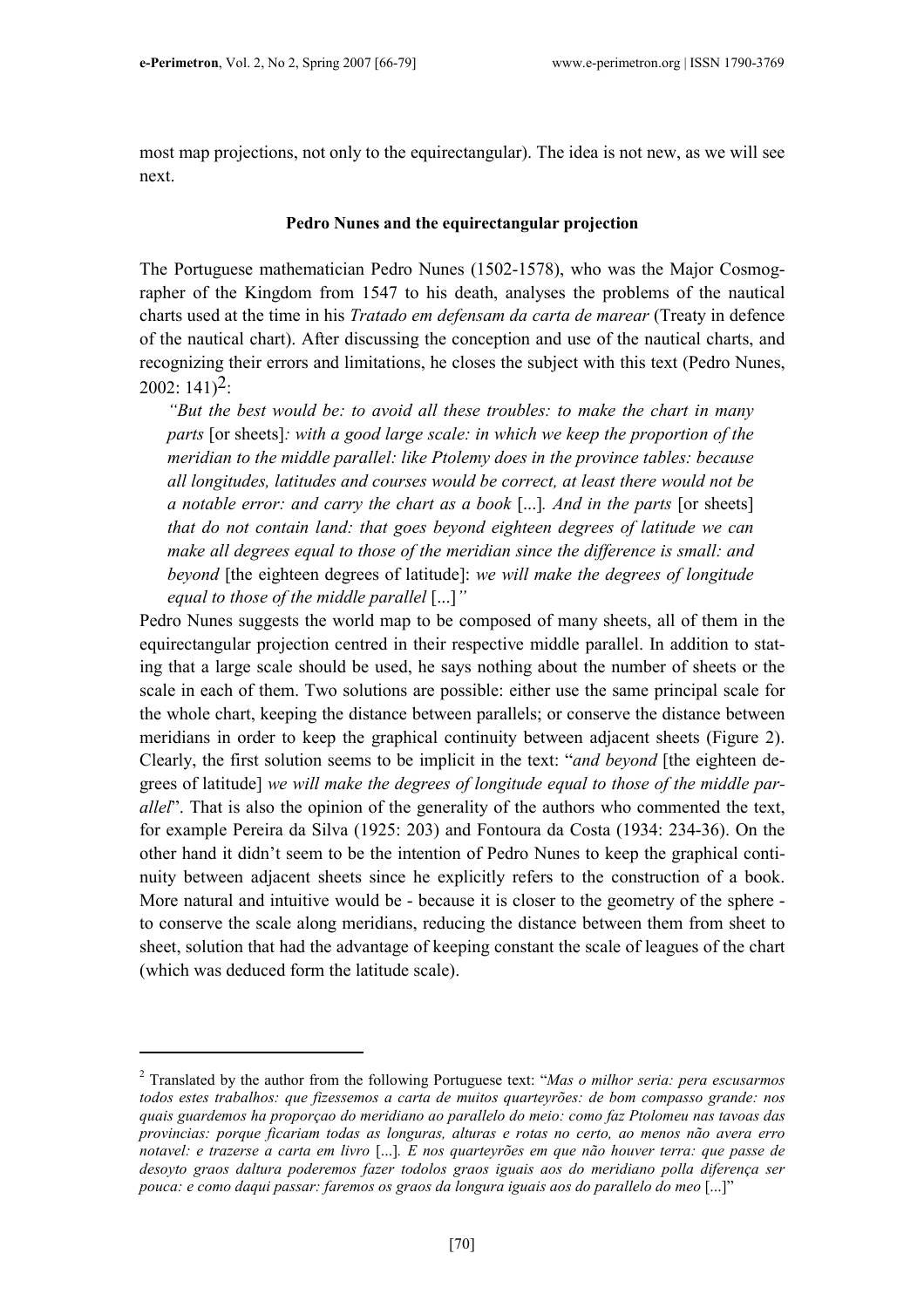

Figure 2. Pedro Nunes and the rectangular chart. Left, the version suggested by Pedro Nunes, with constant scale along meridians; right, the "Mercator type" solution, conserving the graphical continuity between meridians.

The second solution is, of course, only a little step from the Mercator projection, as Pereira Silva (1925: 203) has noted. But we don't think Pedro Nunes was prepared to take that step. However appealing the idea of associating his suggestion to the Mercator projection might be, the fact is the issue seems to be strange to the intentions of the mathematician. What he really wanted was to avoid the inconsistencies of the existing charts with a system of representation that could be considered, for practical purposes, conformal and with constant scale.

But was this suggestion of Pedro Nunes feasible? Apparently yes, since nothing really different from the usual forms of navigating seemed necessary: the pilots could continue to read and plot directly the latitudes, courses and distances on the chart, using the directions given by the wind roses and a single scale of leagues, avoiding the problems of inconsistency of the existing latitude charts. The discontinuity between adjacent sheets should not represent a serious difficulty since, as Gago Coutinho (1959: 156) noted, since dead reckoning by analytical processes was normally used. However, the impossibility of finding longitude at sea prevented the suggestion to be easily adopted, since relative positions in the east-west directions could not be correctly determined and represented, preventing the meridians to be drawn on the chart as straight and equidistant lines. More then three hundred years had yet to pass before this problem could be completely solved, with the invention of the maritime chronometer. The use of magnetic directions was, on the other hand, absolutely incompatible with any cartographic representation based on the "true" geographic North. Although the pilots were already able, in the first half of the  $16<sup>th</sup>$ century, to recognize and measure magnetic declination, its spatial distribution had yet to be reflected in the charts. Note that the first Atlantic chart of isogonics was drawn only in 1701, by Edmund Halley. These same problems would contribute for the late adoption of the Mercator chart, presented in 1569, but fully accepted by the pilots only in the  $18<sup>th</sup>$  century.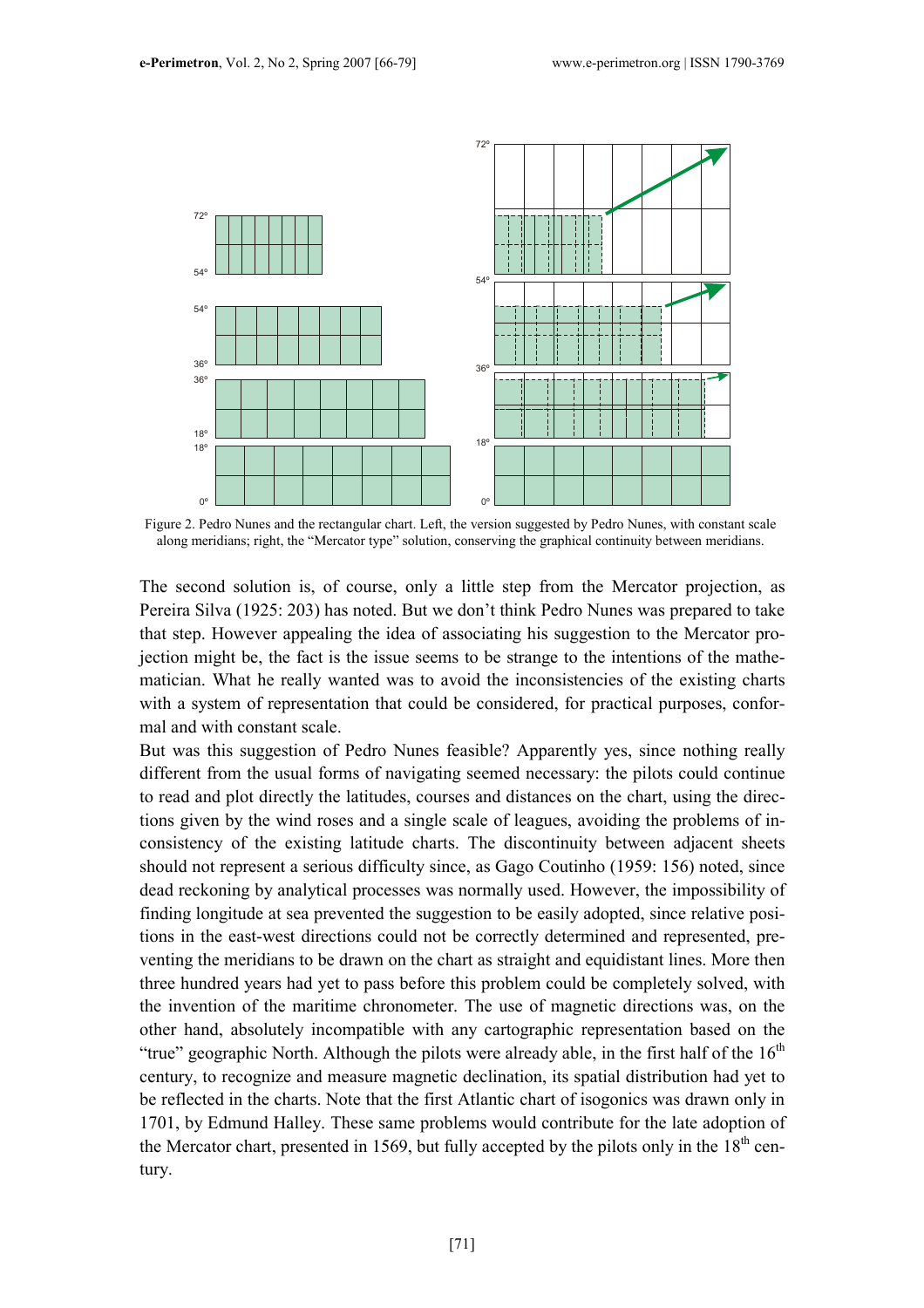None of these questions was unknown by Pedro Nunes. That is why it is here considered that his suggestion had not the intention of being practical. If the mathematician really wanted to propose an operational solution for the inconsistencies of the existing model of chart, he would certainly explain his ideas in a clear and meticulous way, as was his habit. Contrasting with the long and exhaustive text in which the problems related to the conception and use of the sea chart are analysed, the present suggestion, only a few lines long, seems nothing more then a theoretical line of thinking. There is no historical evidence that his proposal had any practical influence on the way the charts were made, although Pedro Nunes, as the major cosmographer, had the authority and direct responsibility on the matter. Almost thirty years passed between the publication of this text (1537) and the Petri Nonii Salaciensis Opera (1566), in which no new ideas are introduced. In short, it seems clear that the author had no intention, in his Treaty in Defence of the Nautical Chart, of proposing the adoption of the equirectangular projection, because he was perfectly aware that the idea would not be easily put into practise due to the navigational and surveying problems involved.

## Navigation and charting

The navigational methods of the  $15<sup>th</sup>$  and  $16<sup>th</sup>$  centuries were closely related to surveying and charting. The ways to fix the ship's position were very similar to those used to register the discovery of new lands and to plot them on the chart. In the earliest period, the positions were determined and registered on the basis of magnetic directions given by the compass and distances estimated by the pilots (point of fantasy); later, with the advent of astronomical navigation, the observed latitude became a preponderant element of information in the fixing process (set point).

In Figure 3 the *point of fantasy* and the *set point* are graphically defined. Because the charts were valuable tools (the graphite pencil had not been invented), the chart work was normally done with two pairs of dividers. The following rules, known as *emendas do* ponto de esquadria (amendments to the set point), set the procedure to determine the set point (Fontoura da Costa, 1983: 392-400):

- For courses less than 4 points (45<sup>o</sup> form North or South), the course prevails over the estimated distance: the set point is at the intersection of the parallel of observed latitude with line representing the magnetic course steered (case 1 in Figure 3);
- − For courses more than 4 points, the estimated distance (D) prevails over the course: the set point is on the parallel of observed latitude at a distance D form the point of departure (case 2);
- − For courses exactly equal to 4 points, the set point is at the intersection of the parallel of observed latitude with the perpendicular containing the point of fantasy (case 3);
- − For E and W courses, the set point coincides with the point of fantasy.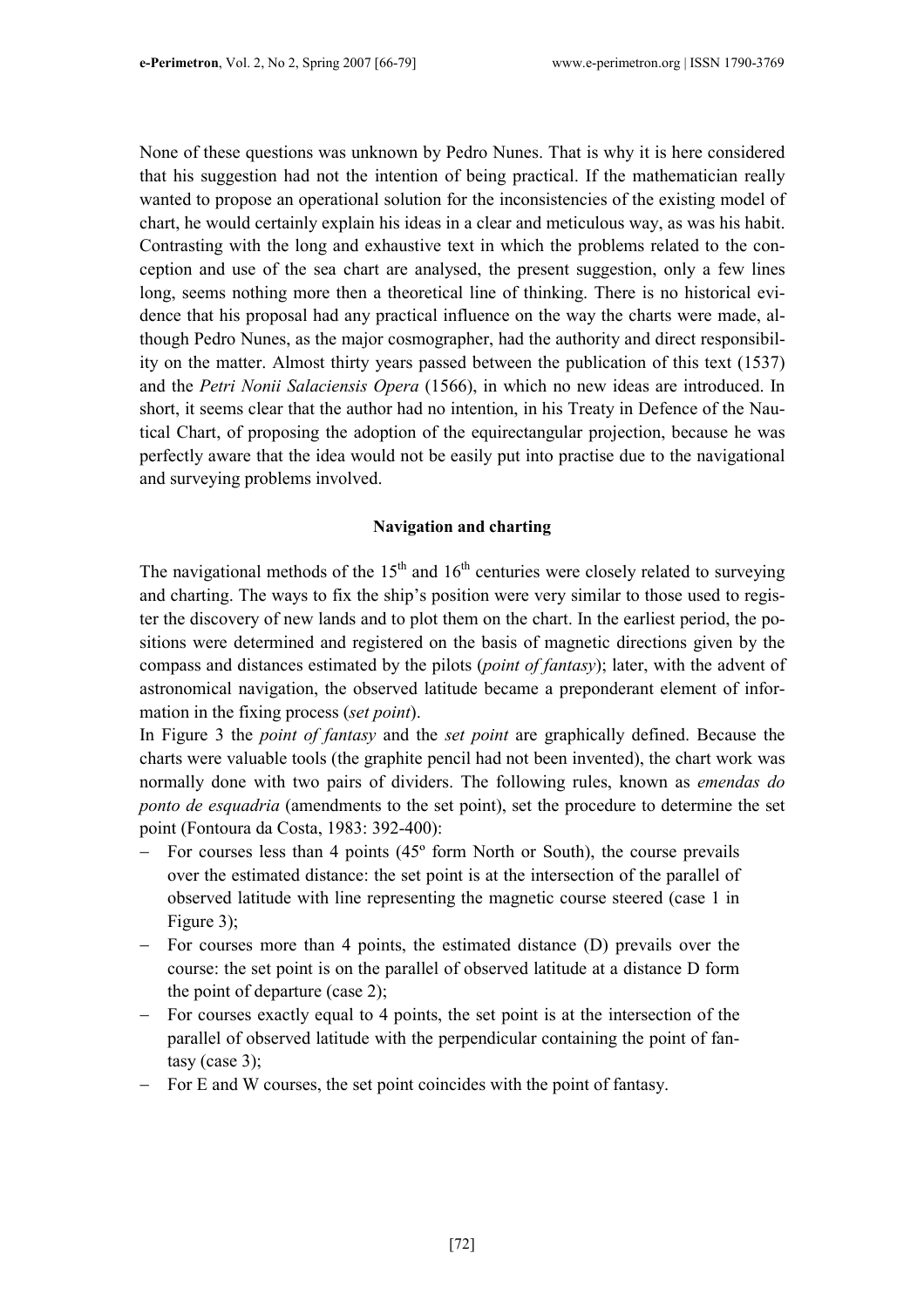

Figure 3. The amendments to the set point. The small triangle represents the point of fantasy, the circles represent the set point, PD is the point of departure and  $\varphi$  is the latitude (adapted form Fontoura da Costa, 1983).

We know, from the works of Pedro Nunes (1937: 127-141), Francisco da Costa (in Albuquerque, 1970) and Manuel Pimentel (1969: 137-142) how the charts were made. There is no evidence of the explicit use of any type of map projection in nautical cartography before 1569. On the contrary, all known historical sources are clear about the method employed to draw the charts, on the basis of observed latitudes, compass directions and estimated distances. Says Priest Francisco da Costa, who was Professor of the "Class of the Sphere" in the College of Saint Anton, Lisbon (in Albuquerque, 1970: 111):

"For representing the sea and show the land that confines with it in the hydrographic charts, [...] two things are presupposed, whose knowledge is absolutely necessary: the first [is] that [...] the heights of all ports, capes, inlets, [...], etc., are known [...]; the second thing to be known by the hydrographer are the sailings of the coasts, ports, etc., both between each other and in respect to the same coast; we call sailing to a straight line or course that goes from one place to another, because these are the ways used to navigate in the sea,  $[...]^{3}$ 

Manuel Pimentel, when describing the three types of charts used at the time, in his Arte de Navegar (1969: 138), says:

"The second kind is of those charts called common or plane or of equal degrees, in which the meridians and parallels are represented by equidistant lines, which

 $3$  Translated by the author from the text: "Para nas cartas hidrográficas se representar o mar e dar mostra da terra que com ela confina [...], se pressupõem duas coisas, cujo conhecimento é totalmente necessário: a primeira que se saibam [...] as alturas de todos os portos, cabos, enseadas, [...], etc.; [...]; a segunda coisa que há-de saber o hidrógrafo são as derrotas por que correm as costas, portos, etc., tanto entre si como em respeito da mesma costa; derrota chamamos a uma linha direita ou rumo que vai de um lugar a outro, que estes são os caminhos por onde o mar se navega, [...]"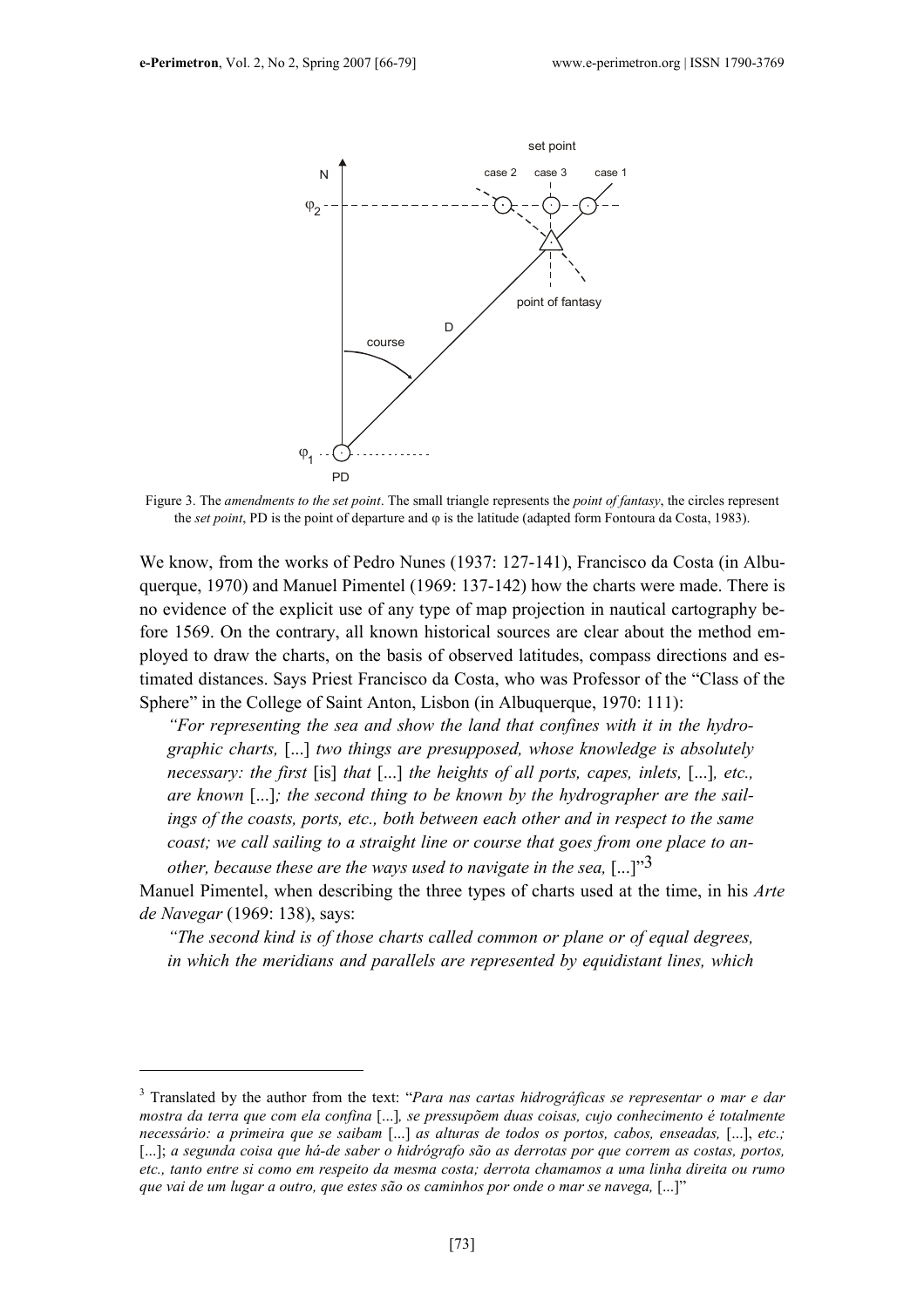# form equal squares, [...]. These charts are made of courses and heights, putting the lands in their pole heights and courses that run with other lands,  $[...]^{34}$

Note how the cosmographer misinterprets the geometry of the so-called plane charts, as others have done before and after him. However, the method to "put the lands on the chart" according to their latitudes and courses to other lands is quite clear.

### The planimetric method of charting

Suppose now that we use the method described by Francisco da Costa and Manuel Pimentel to plot the island of Terceira (in the archipelago of Azores) on a chart, using rhumb line courses and distances, with origin at Lisbon<sup>5</sup> (see also Gaspar, 2005). This can be done directly, with a single course  $R_1$  and a distance  $D_1$  between Lisbon and Terceira; or indirectly, following some other route. In Figure 4 (left) A represents Lisbon ( $\varphi$  = 39°N), B the Madeira Island ( $\varphi = 32$ °N) and C the Terceira island ( $\varphi = 39$ °N). For simplicity, consider that the course between Lisbon and Madeira is SW, between Madeira and Terceira is NW and between Lisbon and Terceira is W. The rhumb line distances between these places are, respectively, 594, 594 and 803 nautical miles. The right part of Figure 4 shows three ways to plot the position of the island in a sheet of paper, using a constant scale: with a single track,  $AC$  (R<sub>1</sub> = W, D<sub>1</sub> = 803 nm); with two tracks, ABC  $(R_2 = SW, D_2 = 594 \text{ nm}; R_3 = NW, D_3 = 594 \text{ nm}; \text{ and with three tracks, } AA'C'C$  $(D_5 = 876 \text{ nm})$  and finally to North  $(D_5 = 420 \text{ nm})$ . The corresponding charted positions of Terceira are  $C_1$ ,  $C_2$  and  $C_3$ , respectively, 803, 840 and 876 nautical miles from Lisbon. Note that the method conserves the north-south relative positions, so that the three points are in the same parallel.



Figure 4. The inconsistency of the planimetric method. The position of point C (Terceira) was determined using three different tracks (AC, ABC and AA'C'C), plotting directly on the plane the angles and distances measured on the curved surface of the Earth.

These are relatively small differences if we take into account the crude navigational methods of the time. But when the planimetric method is used to represent large areas of

<sup>&</sup>lt;sup>4</sup> Translated by the author from the text: "A segunda espécie é daquelas cartas que se chamam comuns ou planas ou de graus iguais, nas quais os meridianos e paralelos se representam em linhas equidistantes que fazem quadrados iguais, [...]. Estas cartas se fazem por derrotas e alturas, pondo-se as terras nas suas alturas do pólo e nos rumos que se correm com outras terras, [...]."

 $<sup>5</sup>$  A similar example was used by Pedro Nunes, in his *Treaty in Defence of the Nautical Chart* (1537),</sup> to show that the meridians could not be represented by straight and parallel lines.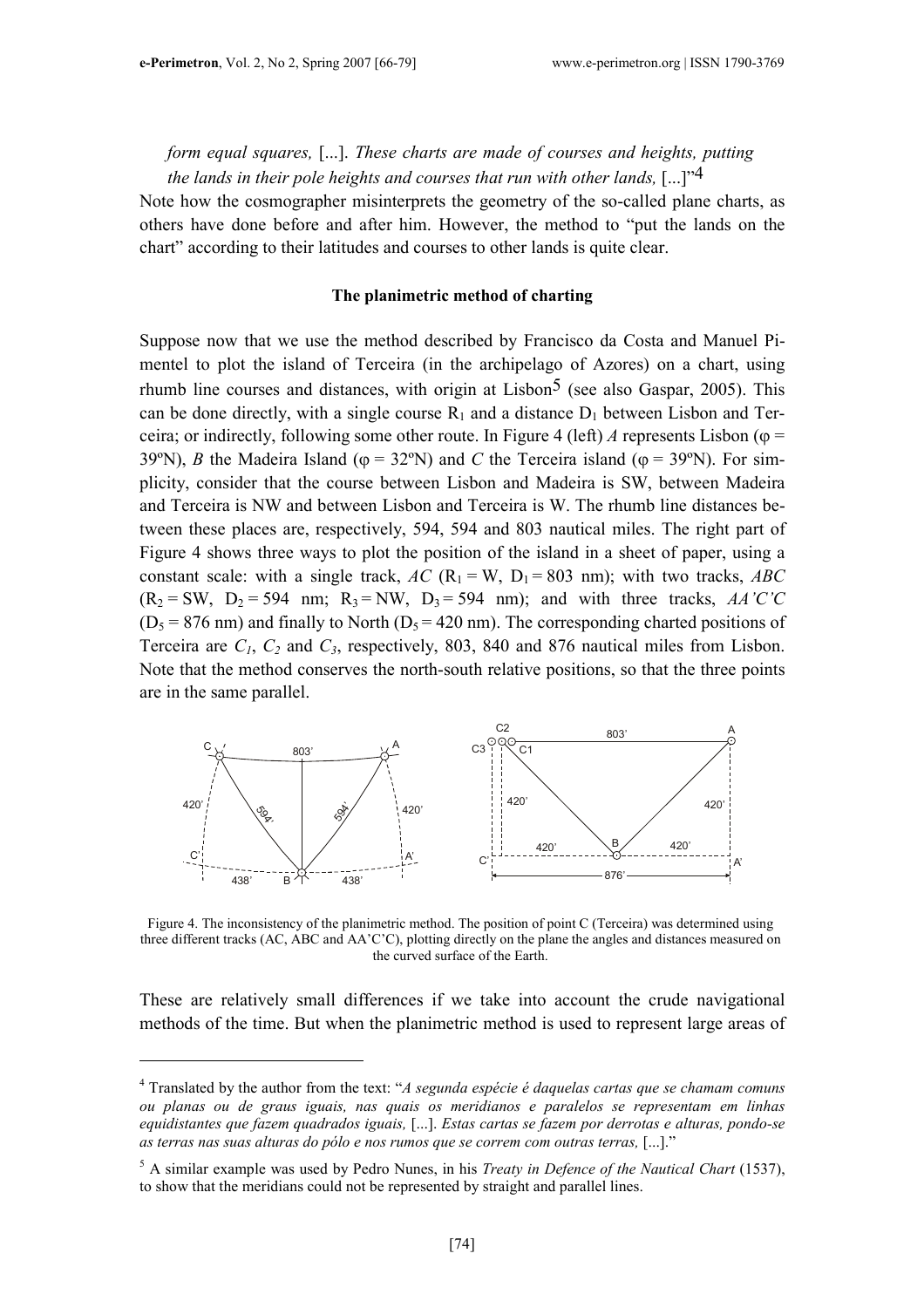the Earth surface, the inconsistencies that result from ignoring its curvature can be enormous and the resulting representations become strongly dependent on the tracks used to plot the places on the chart.

Consider now the representation of an area comprising the Mediterranean and part of the Atlantic and Indic Oceans, from the British Islands to the Cape of Good Hope and from the west coast of Brazil to Cape Guardafui, at the entrance of the Red Sea. Suppose that this new chart will be constructed on the basis of the set point method, using some typical maritime routes of the beginning of the  $16<sup>th</sup>$  century. Finally, assume that no errors were made in the measurement of directions and distances at sea, so that the resulting distortions are only the consequences of using the planimetric method<sup>6</sup>. The magnetic declination will be assumed to be zero everywhere except in the Mediterranean, where a value of  $8^{\circ}$  E will be considered, and the *point of fantasy* method will be used<sup>7</sup>.



Figure 5. Geographical graticule that results from plotting some chosen rhumb line tracks on a plane, with constant scale. The little crosses represent the control points of the routes.

<sup>&</sup>lt;sup>6</sup> An alternative to this simple model is to use Multidimensional Scaling (MDS), generalized to spherical directions and distances, to "smooth" the inconsistencies of the planimetric method. This approach has been tried by author, with encouraging results.

<sup>&</sup>lt;sup>7</sup> The *point of fantasy* method continued to be used in the Mediterranean for a long time after the advent of astronomical navigation in the Atlantic. This is commented by Pedro Nunes in the cited work. The value of 8<sup>o</sup>E for the magnetic declination is close to the NE tilt of the portolan charts of the  $15<sup>th</sup>$  and  $16<sup>th</sup>$  centuries.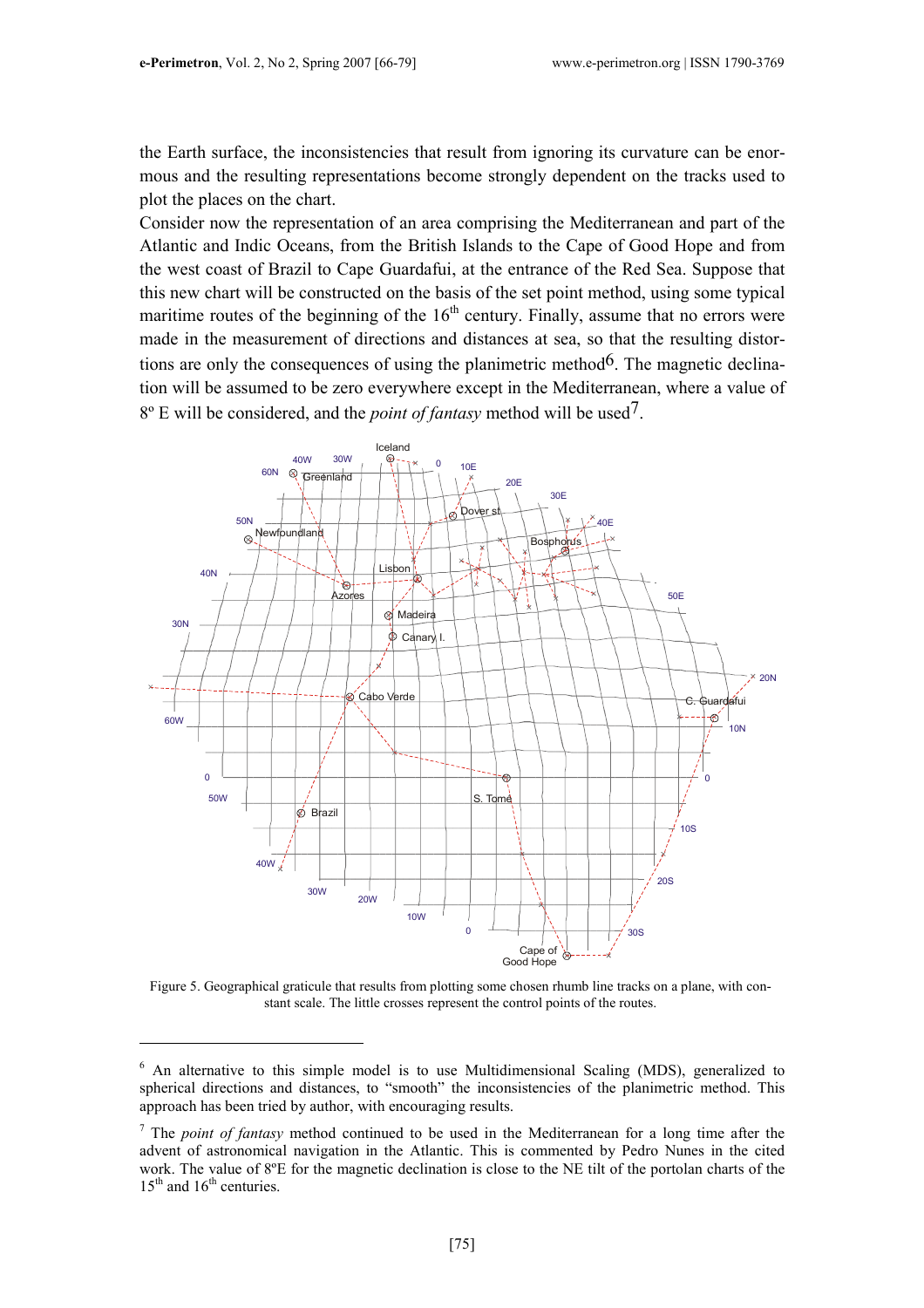Figure 5 shows the resulting geographical graticule, together with the routes used to implement the planimetric method. Since north-south distances are conserved, the parallels are represented by straight and equidistant lines, oriented in the east-west direction (except at, or near, the Mediterranean). The meridians are curves, making variable angles with the parallels. Also, the distance between adjacent meridians decreases with latitude, grossly conserving the convergence of meridians, and reflecting the use of a single distance scale.

In Figure 6 an excerpt of the Cantino chart is shown<sup>8</sup>. This is the oldest known nautical chart to show latitudes, implicitly represented by the tropics of Cancer and Capricorn, and by the Artic Circle. One of its intriguing distortions, which has been the object of various speculations, is the exaggerated east-west extension of Africa, causing the Isthmus of Suez to be enormous.



Figure 6. The geographical grid implicit to the Cantino map. Parallels and meridians are 5º spaced. The small circles represent the control points, used to interpolate the grid. Note the similarity with the graticule in Figure 5.

Using a sample of 200 places of known geographical coordinates positively identified in the old and a recent map, the geographic grid of meridians and parallels implicit to the representation was interpolated. The method was first suggested by Tobler (1966) and has been extensively used in the cartometric analysis of old maps, to identify the projections used, or the ones which are closest, and to assess cartographic errors. In the present case,

<sup>&</sup>lt;sup>8</sup> The Cantino chart was copied in Lisbon by an unknown cartographer, in 1502, from the chart standard deposited in Casa da Mina, and taken to Italy by Alberto Cantino, an agent of the Duke of Ferrara.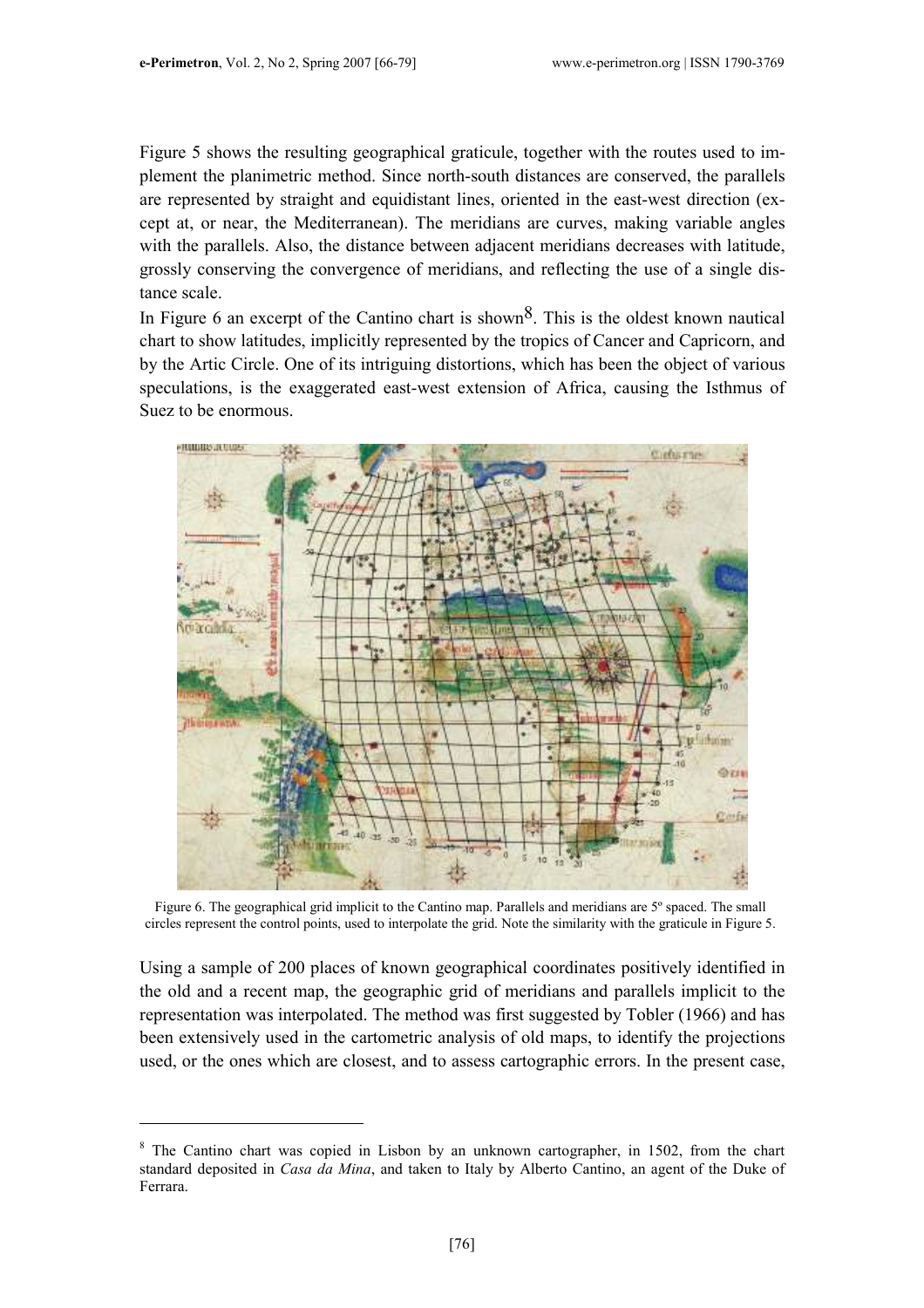the computer application of Bernhard Jenny and Adrian Weber (Institute of Cartography, ETH Zurich), freely available trough the Internet

(http://www.ika.ethz.ch/mapanalyst/index.html), was used to calculate the graticule. The analysis of Figure 6 suggests the following remarks:

- The parallels are approximately straight, equidistant and oriented in the eastwest direction, which is a direct consequence of using the *set point* method to draw the chart. The exception is the Mediterranean, where the point of fantasy method continued to be used after the advent of astronomical navigation;
- − The accuracy of the charted latitude, evaluated by confronting the interpolated values with the representations of the Equator and tropical lines, is generally better than one degree, except in the northern part of the Atlantic;
- − The meridians are curves, making variable angles with the parallels. The spacing between adjacent meridians decrease with latitude, grossly respecting the convergence of meridians, which is a consequence of using a single distance scale<sup>9</sup>. Another factor that certainly affects the orientation of the meridians is the non-corrected magnetic declination.
- − There is a remarkable similarity between this graticule and the one in Figure 5. That seems to be a clear confirmation of the use of the planimetric method in the construction of the Cantino chart. The larger differences between both geometries are probably related to the non-corrected magnetic declination and other navigational errors.

The main reason for the enormous length of the Isthmus of Suez is the distortion caused by the use of the planimetric method, with a constant scale, as already noted by Teixeira da Mota (1977: 12). Other causes are the NE tilt of the Mediterranean and the incorrect orientation of the Red Sea, not directly surveyed by the Portuguese.

A more powerful tool than the simple model used above is Multidimensional Scaling (MDS), generalized to spherical directions and distances, as suggested by Tobler (1977). This approach allows the "smoothing" of the geometric inconsistencies resulting from the planimetric way of charting (in the real charts, this smoothing was an iterative process that took centuries), as well as the simulation of various navigational methods, under the influence of magnetic declination. Preliminary tests made by the author show a good agreement of the model results with the typical geometry of medieval portolan charts.

### Concluding remarks

The idea that nautical charts of the  $15<sup>th</sup>$  and  $16<sup>th</sup>$  centuries were conceived in accordance with the geometrical principles of the equirectangular projection or, at least, that the charting methods automatically resulted in that type of representation, is rejected in this article. From the analysis done it can concluded, not only that the concept of map projection is foreign to the construction of those charts, but also that it is incompatible with it, a fact that was emphasized by Barbosa (1938, 1948). In particular, the thesis that the Portu-

<sup>&</sup>lt;sup>9</sup> There is some similarity between this grid and the loximuthal projection. That would be indeed the exact result if a collection of rhumb line tracks were plotted from some chosen central position, as straight lines and with a constant scale.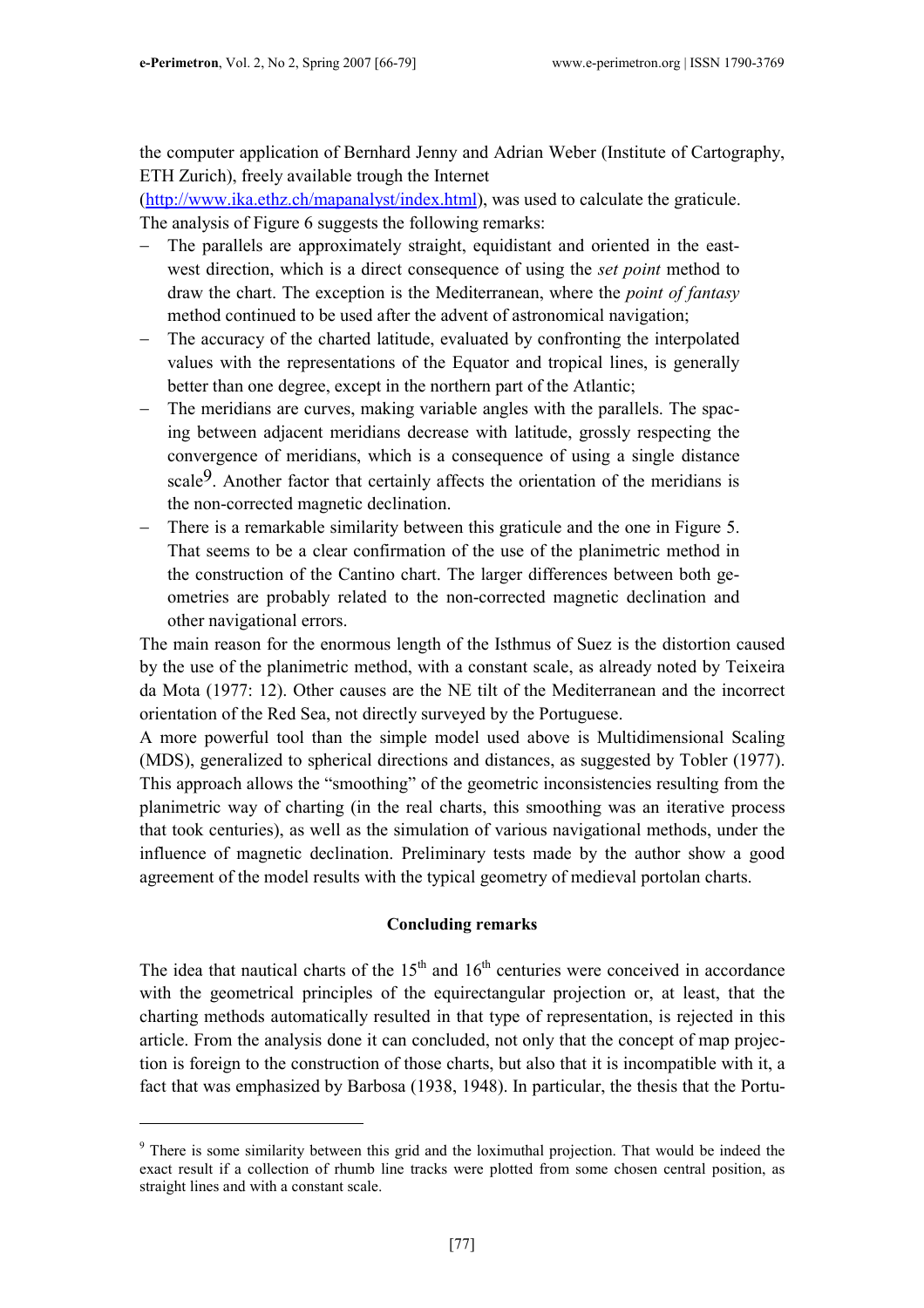guese nautical charts of that period were "square charts", supported by many researchers of last century, and still being cited by modern authors, is not confirmed by cartometric analysis and should be definitively withdrawn.

In this article it was shown that:

- The equidistant cylindrical projection (square or rectangular) is not suitable to marine navigation: angles are not conserved (it is not conformal) and rhumb lines are not straight segments. The idea of using large-scale equidistant cylindrical charts to keep distortions small, as suggested by Pedro Nunes, was incompatible with the use of magnetic directions and limited by the impossibility of determining longitude at sea;
- $-$  The system of representation of the nautical charts of the beginning of the 16<sup>th</sup> century, here revealed by a preliminary cartometric analysis of the Cantino chart, is clearly different from the equidistant cylindrical projection. In the socalled latitude charts parallels are straight, equidistant and oriented in the eastwest direction, but meridians are curves that make variable angles with the parallels;
- $-$  The nautical charts of the 15<sup>th</sup> and 16<sup>th</sup> centuries were made using the planimetric method, by plotting directly on the plane the latitudes, magnetic directions and distances observed at sea, as if the Earth were flat. This is confirmed by the available historical sources and by the comparison between the results of the simple model implemented in this article and the geometry of the Cantino chart.

Even modern authors, when trying to fit exotic map projections to old nautical charts seem to neglect the fact, stated by Robinson (1985: 15) that "maps are to be looked at while charts are to be worked on". This also means that nautical charts, modern and old, are navigational tools designed in close agreement with actual navigational methods. To suggest that the portolan charts of the Middle Ages have some strange map projection background, or that the Portuguese nautical charts of the age of discoveries used the cylindrical equidistant projection, is to ignore the fact that they were both intended to support marine navigation, and that navigation was constrained by the use of magnetic directions and the impossibility of determining longitude. It should be noted that theses limitations affected, not only navigation at sea, but also the surveying operations.

A promising line of research is the use of Multidimensional Scaling, generalized to spheical distances and directions, to reconstruct the geometry of old nautical charts. This will allow the simulation of various navigational methods, under the influence of magnetic declination, as well as the smoothing of the inconsistencies.

## References and sources

Albuquerque, L. De, 1970. Duas obras inéditas do Padre Francisco da Costa. Coimbra: Junta de Investigação do Ultramar.

Albuquerque, L. De, 1984. Considerações sobre a carta-portulano. Lisboa: Centro de Estudos de Cartografia Antiga, Instituto de Investigação Científica Tropical.

Albuquerque, L. de, 1991. Dúvidas e Certezas na História dos Descobrimentos Portugueses, 2 volumes, Lisboa: Vega.